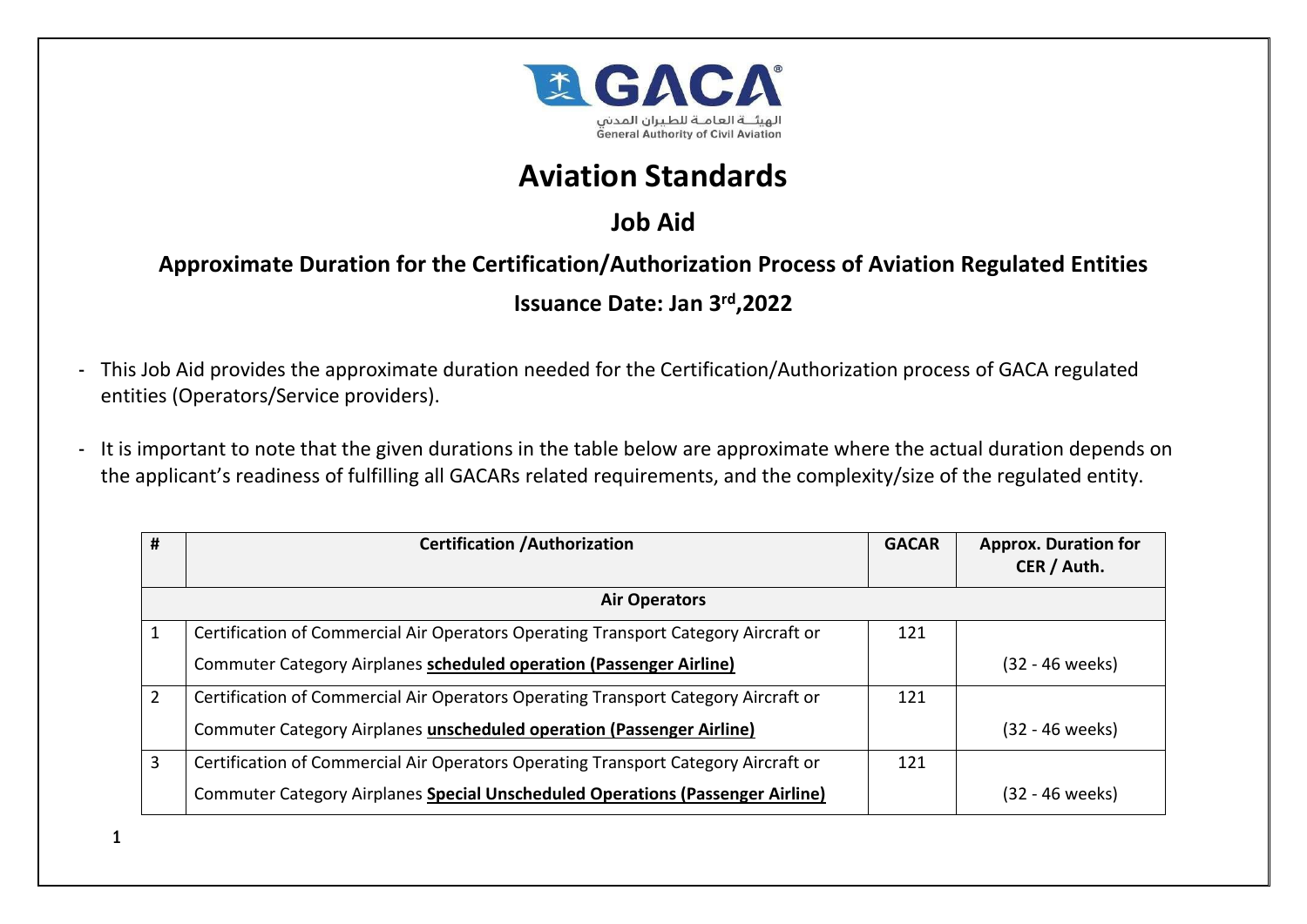

| 4  | Certification of Commercial Air Operators Operating Transport Category Aircraft or                                                                  | 121 |                   |
|----|-----------------------------------------------------------------------------------------------------------------------------------------------------|-----|-------------------|
|    | Commuter Category Airplanes scheduled operation (Helicopter)                                                                                        |     | (32 - 46 weeks)   |
| 5  | Certification of Commercial Air Operators Operating Transport Category Aircraft or                                                                  | 121 |                   |
|    | Commuter Category Airplanes scheduled operation (Cargo Airline)                                                                                     |     | (32 - 46 weeks)   |
| 6  | Certification of Commercial Air Operators Operating Transport Category Aircraft or                                                                  | 121 |                   |
|    | Commuter Category Airplanes unscheduled operation (Cargo Airline)                                                                                   |     | (32 - 46 weeks)   |
| 7  | Certification of Commercial Air Operators Operating Transport Category Aircraft or                                                                  | 121 |                   |
|    | Commuter Category Airplanes Special Unscheduled Operations (Cargo Airline)                                                                          |     | (32 - 46 weeks)   |
| 8  | Certification of Commercial Air Operators Operating Transport Category Aircraft or                                                                  | 121 |                   |
|    | Commuter Category Airplanes unscheduled operation (Helicopter)                                                                                      |     | (32 - 46 weeks)   |
| 9  | Certification of Commercial Air Operators Operating Transport Category Aircraft or                                                                  | 121 |                   |
|    | <b>Commuter Category Airplanes Special Unscheduled Operations (Helicopter)</b>                                                                      |     | (32 - 46 weeks)   |
| 10 | Certification Of Commercial Air Operators Operating Other Than Transport Category                                                                   | 135 |                   |
|    | Aircraft Or Commuter Category Airplanes (Airplane)                                                                                                  |     | (16 - 24 weeks)   |
| 11 | Certification Of Commercial Air Operators Operating Other Than Transport Category                                                                   | 135 |                   |
|    | Aircraft Or Commuter Category Airplanes (Helicopter)                                                                                                |     | $(16 - 24$ weeks) |
| 12 | Certification of Non-commercial Operators Using Turbojets, Transport Category<br>Aircraft, Commuter Category Airplanes (private OC) (Airplane)      | 125 | (16 - 24 weeks)   |
| 13 | Certification Of Non-commercial Operators Using Turbojets, Transport Category<br>Aircraft, Or Commuter Category Airplanes (corporate OC) (Airplane) | 125 | (16 - 24 weeks)   |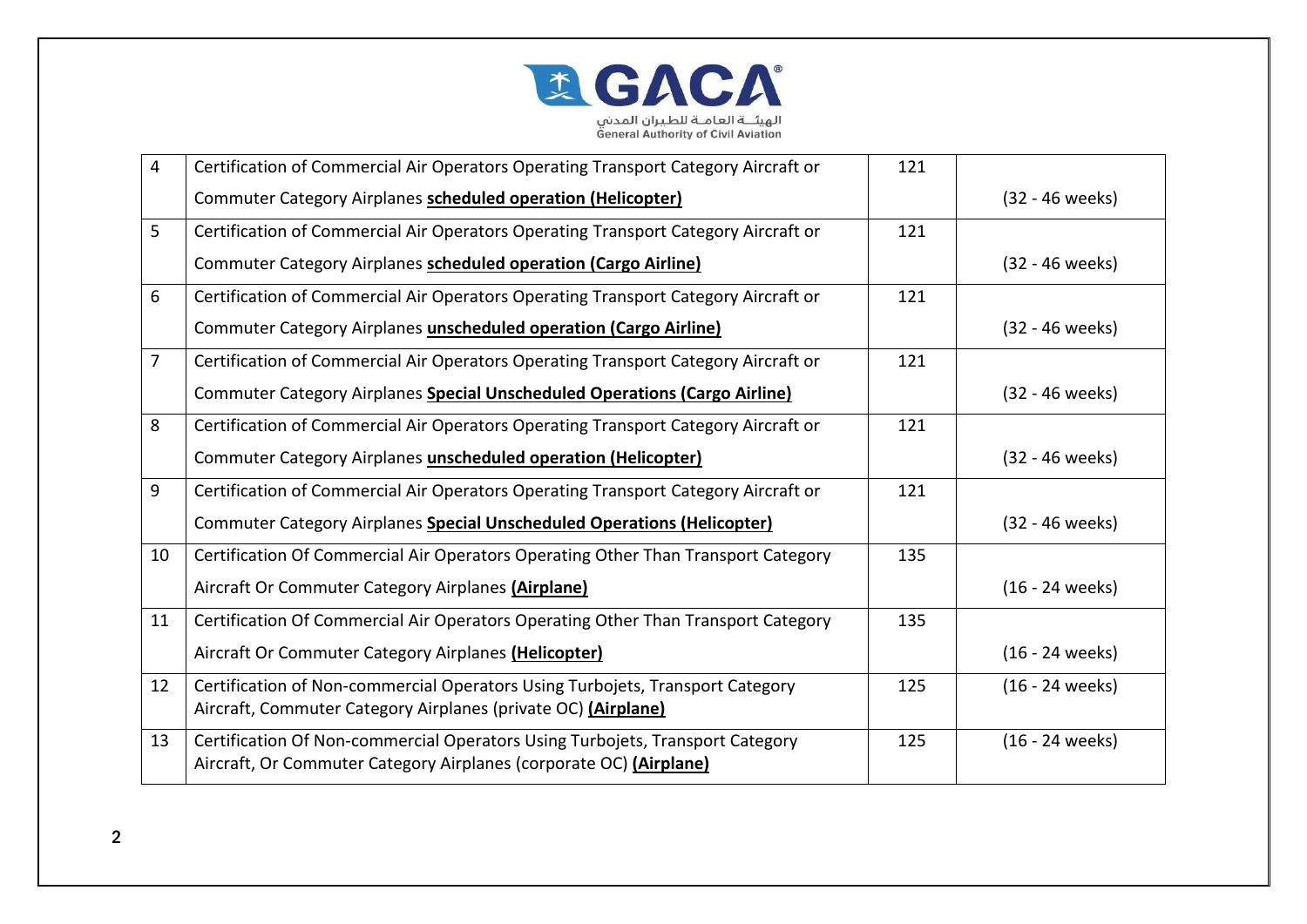

| 14                     | Certification Of Non-commercial Operators Using Turbojets, Transport Category<br>Aircraft, Or Commuter Category Airplanes (private OC) (Helicopter)   | 125 | (16 - 24 weeks)  |  |
|------------------------|-------------------------------------------------------------------------------------------------------------------------------------------------------|-----|------------------|--|
| 15                     | Certification Of Non-commercial Operators Using Turbojets, Transport Category<br>Aircraft, Or Commuter Category Airplanes (corporate OC) (Helicopter) | 125 | (16 - 24 weeks)  |  |
| 16                     | Certification Of Authorization Operations: Foreign Air Carriers                                                                                       | 129 | (3 weeks)        |  |
| 17                     | Certification Of Arial Work: Aerial application or dispersal of liquids or particulate<br>matter                                                      | 133 | (16 - 24 weeks)  |  |
| 18                     | Certification Of Arial work: Use of aircraft to tow objects other than gliders;                                                                       | 133 | (16 - 24 weeks)  |  |
| 19                     | Certification Of Arial work: Operation of aircraft with any externally attached or<br>secured object or cargo;                                        | 133 | (16 - 24 weeks)  |  |
| 20                     | Certification Of Arial work: Photography, filming, or survey operations;                                                                              | 133 | (16 - 24 weeks)  |  |
| 21                     | Certification Of Arial work: The carriage of personnel in support of aerial work<br>operations                                                        | 133 | (16 - 24 weeks)  |  |
| 22                     | <b>Commercial Balloon operators</b>                                                                                                                   | 115 | $(8 - 12$ weeks) |  |
|                        | <b>Aviation Recreational Organization</b>                                                                                                             |     |                  |  |
| $\mathbf{1}$           | <b>Aviation Recreational Organization</b>                                                                                                             | 149 | (16 - 24 weeks)  |  |
| <b>Repair Stations</b> |                                                                                                                                                       |     |                  |  |
| $\mathbf{1}$           | Certification of Repair Stations (International)                                                                                                      | 145 | (16-34 weeks)    |  |
| $\overline{2}$         | <b>Certification of Repair Stations (National)</b>                                                                                                    | 145 | (16-34 weeks)    |  |
| <b>Aerodromes</b>      |                                                                                                                                                       |     |                  |  |
| $\mathbf 1$            | Certification of Aerodromes (Civil/ Public Aerodromes)                                                                                                | 139 | 25 Weeks         |  |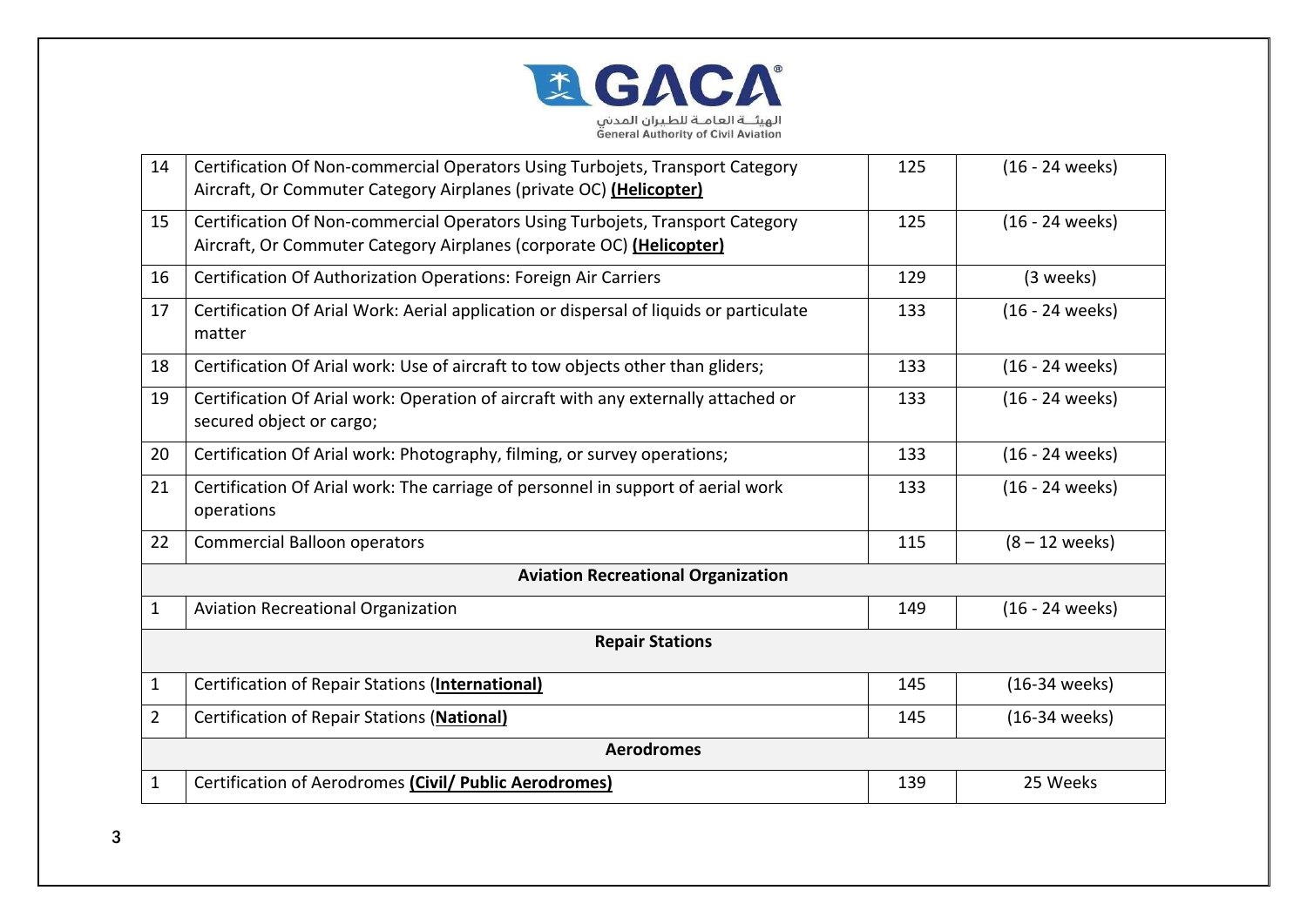

| $\overline{2}$        | Authorization of Aerodromes (General Aviation Aerodromes)                               | 139 | 25 Weeks |
|-----------------------|-----------------------------------------------------------------------------------------|-----|----------|
| 5                     | Certification of Heliports (Civil/ Public Heliports)                                    | 138 | 25 Weeks |
| 6                     | Authorization of Heliports (General Aviation Heliport)                                  | 138 | 25 Weeks |
| 5                     | Certification of Water Aerodromes (Civil/ Public Water Aerodromes)                      | 137 | 25 Weeks |
| 6                     | Authorization of Water Aerodromes (General Aviation Water Aerodromes)                   | 137 | 25 Weeks |
|                       | <b>Ground Services</b>                                                                  |     |          |
| 1                     | Certification Of Ground Service Providers (Ramp Handling)                               | 151 | 22 Weeks |
| $\overline{2}$        | Certification Of Ground Service Providers (Passenger Handling)                          | 151 | 22 Weeks |
| 3                     | Certification Of Ground Service Providers (Baggage Handling)                            | 151 | 22 Weeks |
| 4                     | Certification Of Ground Service Providers (Freight & Mail Handling)                     | 151 | 22 Weeks |
| 5                     | Certification Of Ground Service Providers (Load Control & Dispatch)                     | 151 | 22 Weeks |
| 6                     | Certification Of Ground Service Providers (Unit Load Device Control)                    | 151 | 22 Weeks |
| 7                     | Certification Of Ground Service Providers (Aircraft Servicing)                          | 151 | 22 Weeks |
| 8                     | Certification Of Ground Service Providers (Into-plane Fuel Services)                    | 151 | 22 Weeks |
| 9                     | Certification Of Ground Service Providers (Representation & Supervision)                | 151 | 22 Weeks |
| 10                    | Certification Of Ground Service Providers (Surface Transport)                           | 151 | 22 Weeks |
| 11                    | Certification Of Ground Service Providers (In-flight Catering Service)                  | 151 | 22 Weeks |
| <b>Dangerous Good</b> |                                                                                         |     |          |
| $\mathbf{1}$          | Certification of Dangerous Goods Preparer (Classifying - Packing - Marking - Labelling) | 109 | 13 Weeks |
|                       |                                                                                         |     |          |